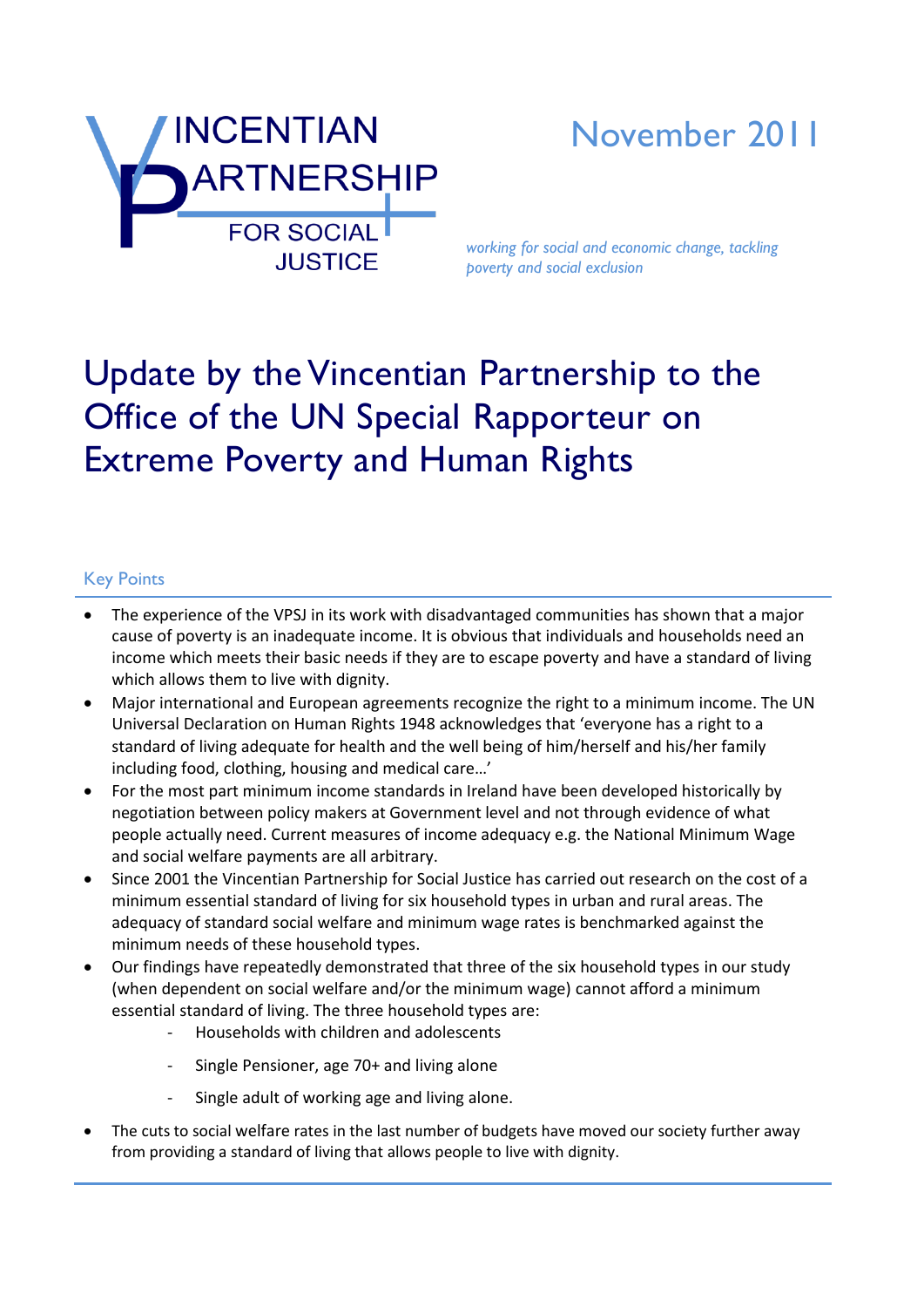This submission has been prepared by the Vincentian Partnership for Social Justice. This submission is divided into the following sections:

- 1. Introduction
- 2. The inadequacy of current rates of social welfare and the national minimum wage
- 3. Minimum Essential Standard of Living and the Poverty Line
- 4. Conclusion

#### **Introduction**

Since 2001 the Vincentian Partnership for Social Justice (VPSJ) has conducted research on the cost of a minimum essential standard of living. This research provides detailed information on the actual cost of a minimum essential standard of living for six household types. The six household types are:

- One adult and two children, age 3 and 10
- Two adults and two children, age 3 and 10
- Two adults and two children, age 10 and 15
- Pensioner couple, age 66-69
- Female pensioner, age 70+ and living alone
- Single adult of working age and living alone

This research is updated on an annual basis to allow for changes in inflation. Social welfare rates and any changes to the NMW are also updated annually to assess how expenditure compares to income received from social welfare and/or the minimum wage.

The minimum standard is defined as one which meets a person's physical, moral, spiritual and social wellbeing. It is derived from a consensual approach and is grounded in informed social consensus about what households need in order to achieve a minimum socially acceptable standard of living.

The minimum essential standard of living budgets were developed as a result of extensive consultation with households and the pricing of over 2,000 household items and services. The basket of goods and services are updated on an annual basis in line with inflation. These studies present the figure below which a minimum essential standard of living is not possible. While a minimum income standard does not in itself guarantee a minimum standard of living, individuals and households with an income below that minimum cannot have a standard of living that meets their physical, psychological and social needs. These studies have direct policy implications and have been used by organisations such as MABS and the Society of St. Vincent de Paul when assisting clients to manage their income. The studies are also being used as a resource for policy makers.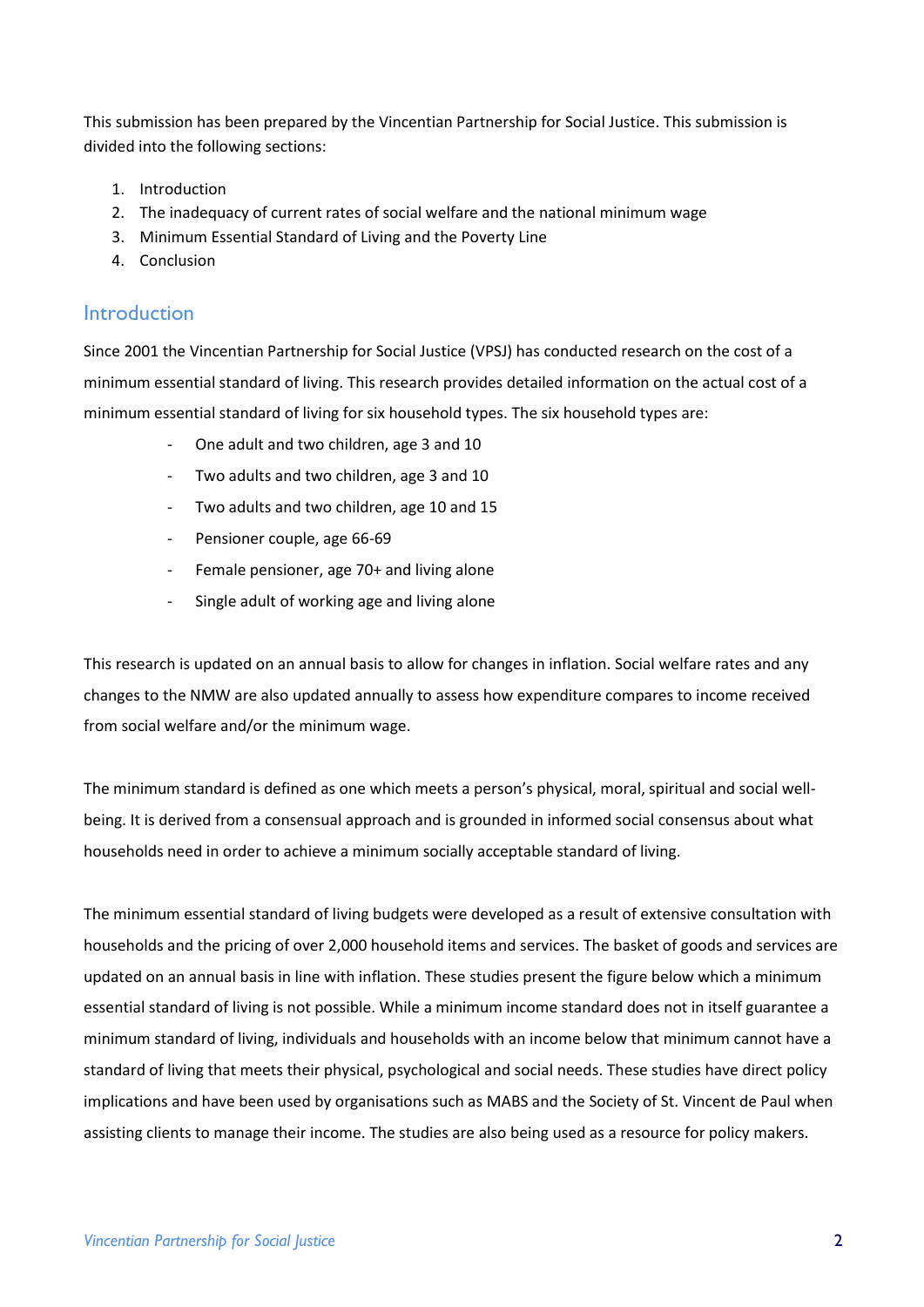The minimum essential standards research of the VPSJ examines the expenditure necessary for six household types, across both urban and rural areas, to maintain a socially agreed upon minimum standard of living. Therefore, it provides a vital benchmark in ongoing debates and policy decisions around income adequacy. It is in this context that the VPSJ welcomes the opportunity to make this input and put forth our findings which clearly demonstrates the inadequacy of social welfare rates and the national minimum wage for some households. This input shall focus on three household types covered by our research which are primarily unable to afford a minimum standard of living.

The VPSJ is very conscious of the enormity of the financial crisis facing the country and of the challenges facing Government. Nevertheless, the position of the VPSJ is that social welfare rates and the National Minimum Wage must be adequate to meet the minimum needs of a household, and that cuts should not be targeted at those on the lowest incomes for whom life '*is one long struggle'*.

# The Inadequacy of Current Rates of Social Welfare and the National Minimum Wage

This section highlights the inadequacy of current rates of social welfare and the national minimum wage for three household types in our research.

#### Households with Children and Adolescents

Between 2008 and 2011, households with one child saw reduction of €26.00 per month in Child Benefit, from €166.00 in 2008 to €140.00 in 2011. Similarly, for households with two children Child Benefit has been reduced from €332.00 in 2008 to €280.00 in 2011, a decrease of €52.00 per month. Figures from the 2011 update indicate that many families with children are living in on an inadequate income, and in some cases, a grossly inadequate income. Furthermore, preliminary findings from our new research (due to be published in Autumn/Winter 2011) on the cost of a child and the income households need to have a minimum standard of living underscores the need for more financial support for families, particularly families with adolescents.

Table 1 examines a two parent household and two children, age 10 and 15. In all income situations (Jobseekers Benefit; one adult working full-time; one adult working full-time and one adult working parttime), there is no household that has an income sufficient to meet their minimum expenditure costs. Shortfalls for urban households range from €5.59 to €101.04 per week. The corresponding rural households have far greater shortfalls in income. The shortfalls range between €80.87 and €178.55 per week<sup>1</sup>. It must

 $^1$  This disparity between urban and rural households is due to the need for a car (and in some cases two cars) in rural areas. In addition, higher food costs can also explain this disparity as it is more difficult to access low cost shopping options and less expensive 'own brand' food items. Further information and the full report on the cost of a *Minimum Essential Standard of Living for Six Rural Households* can be found at

[http://budgeting.ie/images/stories/Publications/Minimum\\_Essential\\_Budgets\\_for\\_Households\\_in\\_Rural\\_Areas.pdf](http://budgeting.ie/images/stories/Publications/Minimum_Essential_Budgets_for_Households_in_Rural_Areas.pdf)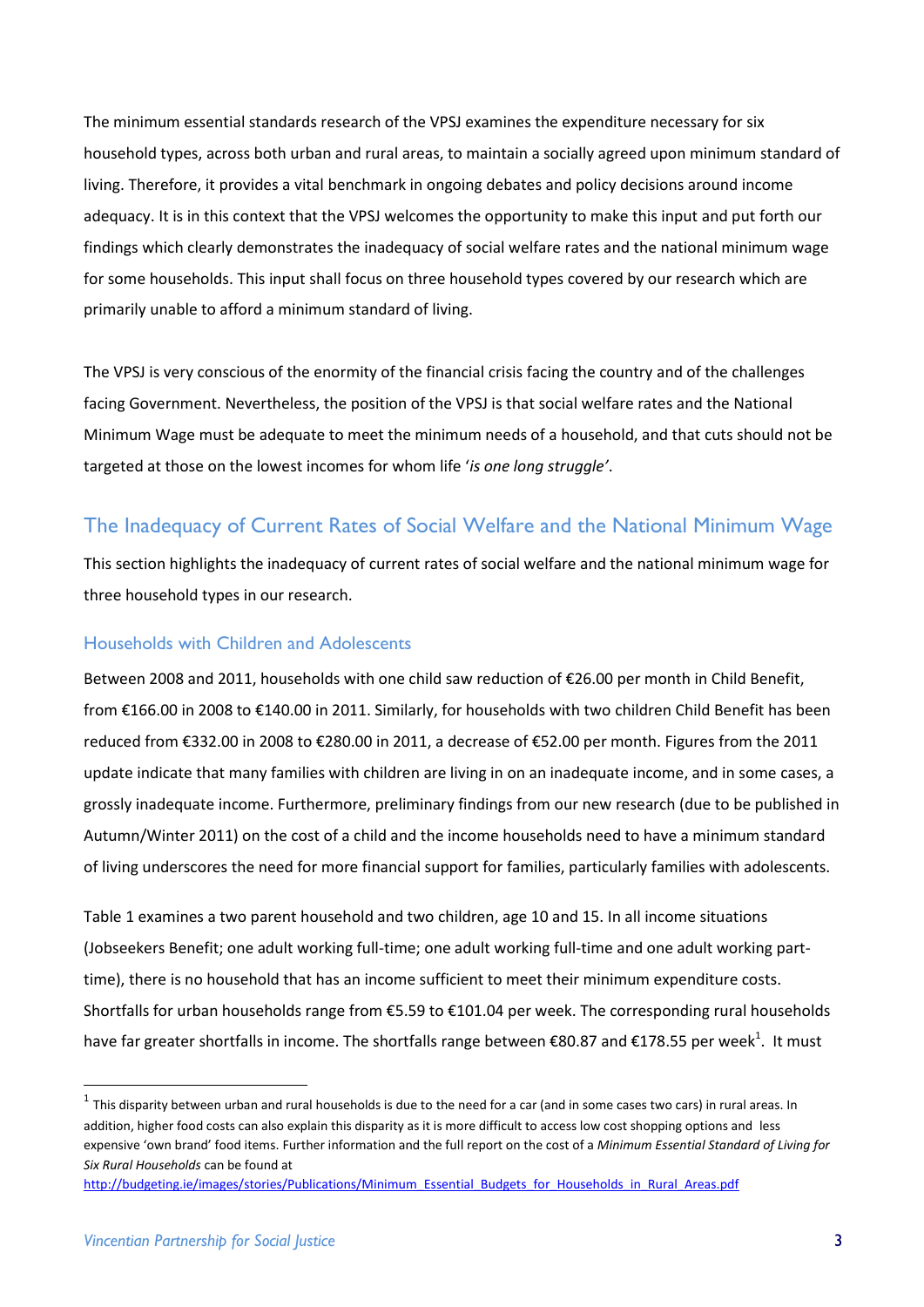be acknowledged that the majority of adults in these households are not poor money managers. For some households' social welfare and the national minimum wage are simply not enough to meet minimum expenditure costs. The 2011 data makes it abundantly clear that families already suffering from the impact of repeated cuts will not be able to shoulder further decreases to either Child Benefit or Jobseekers Benefit. These families already have an income below what they need and therefore there can be no justification for cuts that push these families further into poverty and debt.

Whilst our data shows the income shortfalls for families with children it also reveals that adolescence is an expensive period for parents. Our research shows that households with adolescents spend more on items such as food, education and communications than households with younger children.

#### **Table 1 Two Parent and Two Children (10 year old girl and 15 year old Boy)**

**Total weekly income, expenditure and shortfall/discretionary income for the 3 different family income situations for urban and rural households**

| <b>URBAN</b>             | <b>URBAN Income</b>         | Total cash               | <b>Total ME Budget</b> | Shortfall/                  |
|--------------------------|-----------------------------|--------------------------|------------------------|-----------------------------|
|                          | <b>Expenditure Scenario</b> | income <sup>2</sup><br>€ | $costs*$<br>€          | Discretionary Income<br>€   |
| <b>URBAN Two parents</b> | Income from                 | 446.73                   | 547.77                 | 101.04                      |
| and two children, age    | Jobseekers Benefit/no       |                          |                        | <b>Shortfall</b>            |
| 10 & 15                  | car                         |                          |                        |                             |
| <b>URBAN Two parents</b> | 1 Full-time worker/ no      | 562.59                   | 568.18                 | 5.59                        |
| and two children, age    | car                         |                          |                        | <b>Shortfall</b>            |
| 10 & 15                  |                             |                          |                        |                             |
| <b>URBAN Two parents</b> | 1 Full-time worker and      | 626.16                   | 640.13                 | 13.97                       |
| and two children, age    | 1 Part-time worker/ no      |                          |                        | <b>Shortfall</b>            |
| 10 & 15                  | car                         |                          |                        |                             |
|                          |                             |                          |                        |                             |
| <b>RURAL</b>             | <b>URBAN Income</b>         | Total cash income        | <b>Total ME Budget</b> | Shortfall/                  |
|                          | <b>Expenditure Scenario</b> |                          | <b>COSTS</b>           | <b>Discretionary Income</b> |
|                          |                             | €                        | €                      | €                           |
| <b>RURAL Two parents</b> | Income from                 | 446.73                   | 625.28                 | 178.55                      |
| and two children, age    | Jobseekers Benefit          |                          |                        | <b>Shortfall</b>            |
| 10 & 15                  |                             |                          |                        |                             |
| <b>RURAL Two parents</b> | 1 Full-time worker/2        | 562.59                   | 675.29                 | 112.70                      |
| and two children, age    | car owner                   |                          |                        | <b>Shortfall</b>            |
| 10 & 15                  |                             |                          |                        |                             |
| <b>RURAL Two parents</b> | 1 Full-time worker and      | 626.65                   | 707.52                 | 80.87                       |
| and two children, age    | 1 Part-time worker/2        |                          |                        | <b>Shortfall</b>            |
| 10 & 15                  | car owner                   |                          |                        |                             |

<sup>&</sup>lt;sup>2</sup> When calculating the Net cash income for each scenario, income where applicable from Unemployment Benefit, Family Income Supplement, Child Benefit, Back to School Clothing and Footwear Allowance and Income from paid employment was taken into account. Eligibility for medical card was also considered, applies to both urban and rural households.

<sup>\*</sup>Less health care costs where applicable, applies to both urban and rural households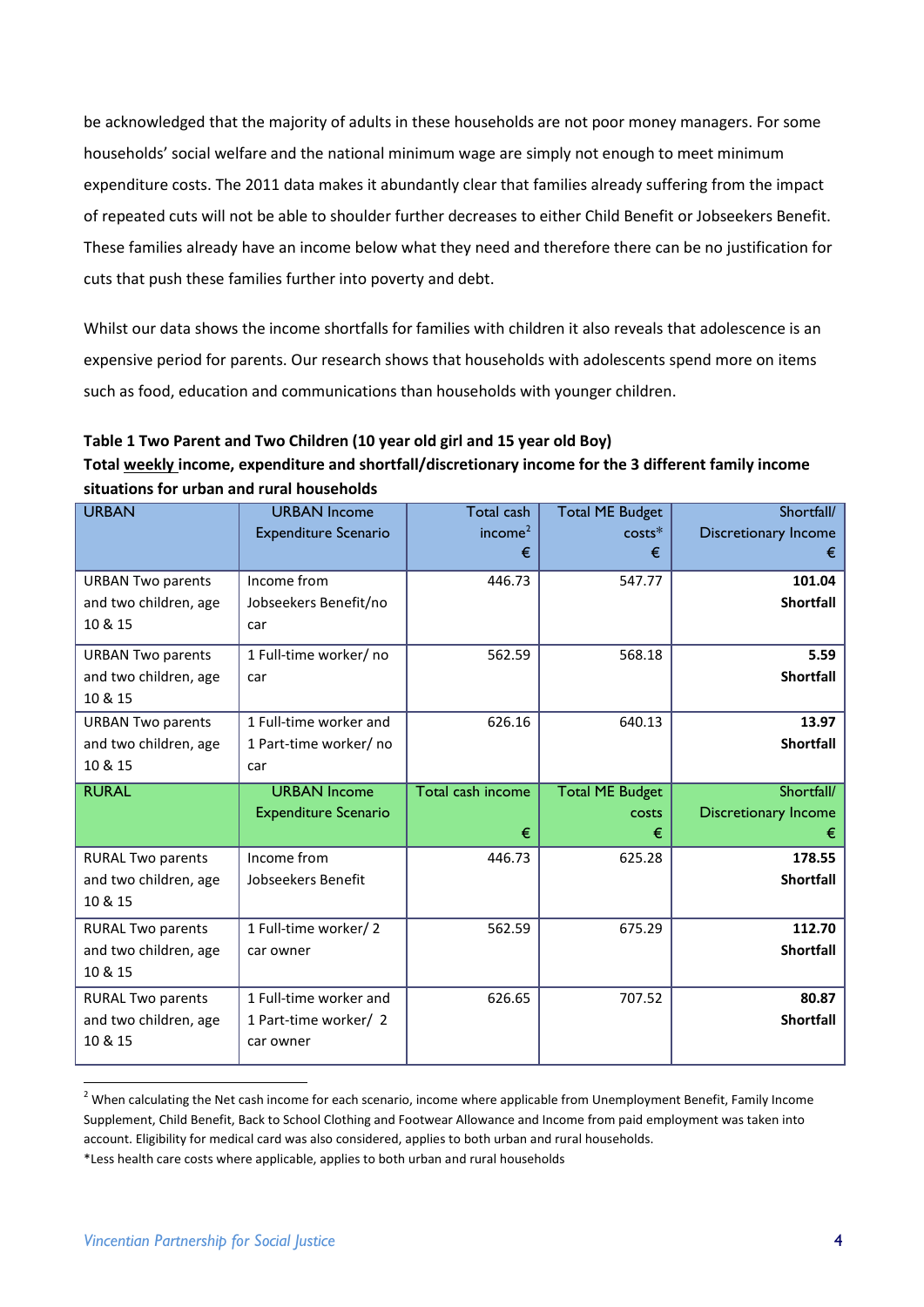Table 2 shows the weekly cost of three areas of expenditure for two urban households with children of different ages. The data demonstrates the additional expense incurred when there is an adolescent in the household. Having to spend more on food, the need for a computer and the internet as well as the higher cost of school books and trips etc make adolescence a financially draining time for parents. However despite the higher costs incurred at the adolescence stage of the lifecycle, the only age related payment in Ireland is the Back to School Clothing and Footwear Allowance<sup>3</sup> and therefore there is no sustained assistance e.g. a higher rate of Child Benefit to help parents meet the additional costs that are associated with the adolescence stage of the lifecycle.

**Table 2 Expenditure comparison of three areas of weekly expenditure for two urban households with children of different ages** 

| Item           | <b>URBAN</b>                                                 | <b>URBAN</b>                                                   |
|----------------|--------------------------------------------------------------|----------------------------------------------------------------|
|                | Two parents and 3 & 10 year old<br>Cost Per Week- March 2011 | Two parents and 10 & 15 year old<br>Cost Per Week - March 2011 |
| Food           | €113.32                                                      | €130.06                                                        |
| Education      | €6.09                                                        | €21.41                                                         |
| Communications | €12.12                                                       | €29.28                                                         |

It is evident from the research that many parents and consequently their children may have to forgo items that are considered a minimum by the public because they simply cannot afford them. Social welfare and the NMW do not allow these families to have a standard of living that meets their physical, psychological and social needs. Consequently, whilst inadequate income is at the problem's core, it is the knock-on effects – exclusion from participation in everyday activities like education and play, poor quality housing and delayed access to healthcare and other services that are detrimental to a child's future. It is argued, that the longer a child is poor, the greater the deprivation he or she is likely to experience in later life. Poor children become poor adults and the cycle continues, influencing the life chances of the next generation and the one after that (End Child Poverty Coalition, 2011)<sup>4</sup>. For that reason, the VPSJ is concerned about the upcoming budget and the impact that further cuts will have on families and children already struggling to make ends meet.

<sup>&</sup>lt;sup>3</sup> This means tested payment is paid once a year to low income families. The rates are €200 for children age 2 -11 and €305 for children age 12 -22.

<sup>4</sup> End Child Poverty Coalition, April 2011. *Child Poverty: Ireland in Recession.* Published on line, accessed 19th August 2011: <http://www.endchildpoverty.ie/publications/documents/EndChildPovertyCoalitionChildPoverty-IrelandinRecession.pdf>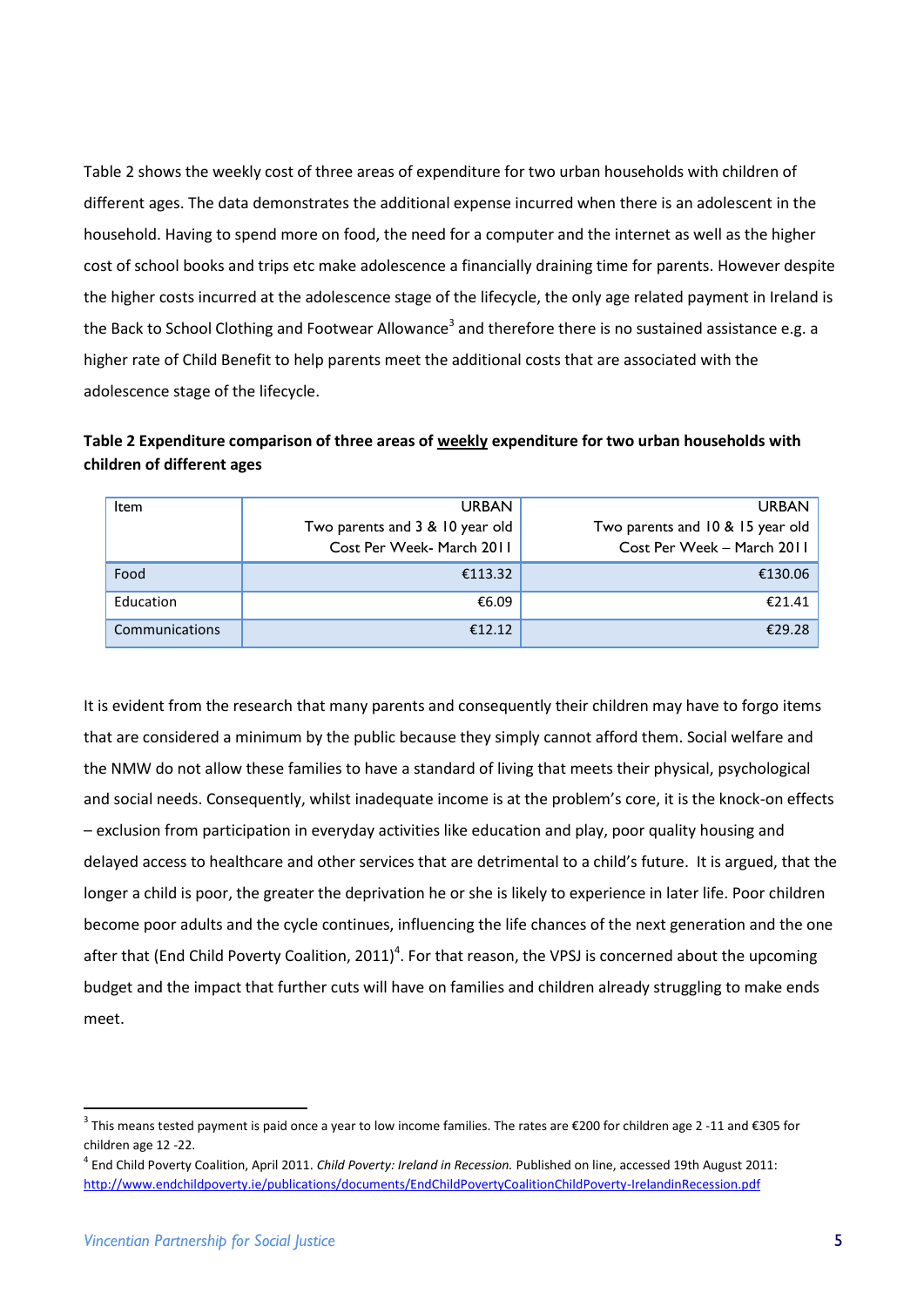### Pensioners Living Alone

#### **Table 3 Female Pensioner Living Alone (age70+)**

Total weekly income, expenditure and shortfall/discretionary income for the 2 different household income situations in urban and rural areas

| <b>URBAN</b>        | Income Expenditure     | Total cash          | <b>Total ME</b>     | Shortfall/           |
|---------------------|------------------------|---------------------|---------------------|----------------------|
|                     | Scenario               | income <sup>5</sup> | Budget costs*       | Discretionary        |
|                     |                        |                     |                     | Income               |
|                     |                        | €                   | €                   | €                    |
| <b>URBAN Female</b> | Income from            | 269.50              | 262.64              | 6.86                 |
| Living Alone        | Contributory. Pension/ |                     |                     | Discretionary Income |
|                     | no car                 |                     |                     |                      |
| <b>URBAN Female</b> | Income from Non-       | 258.20              | 260.95              | 2.75                 |
| Living Alone        | Contributory Pension/  |                     |                     | Shortfall            |
|                     | no car                 |                     |                     |                      |
| <b>RURAL</b>        | Income Expenditure     | Total cash          | <b>Total ME</b>     | Shortfall/           |
|                     | Scenario               | income              | <b>Budget costs</b> | <b>Discretionary</b> |
|                     |                        |                     |                     | Income               |
|                     |                        | €                   | €                   | €                    |
| <b>RURAL Female</b> | Income from            | 269.50              | 364.42              | 94.92                |
| Living Alone        | Contributory Pension/  |                     |                     | Shortfall            |
|                     | car owner              |                     |                     |                      |
| <b>RURAL Female</b> | Income from Non-       | 258.20              | 363.92              | 105.72               |
| Living Alone        | Contributory Pension/  |                     |                     | shortfall            |
|                     | car owner              |                     |                     |                      |

Since 2006 when the VPSJ began charting the cost of a minimum essential standard of living on an annual basis pensioners living alone have always struggled to make ends meet and afford a standard of living that allows them to live with dignity. Whilst the most recent budgets have protected state pension rates, a move which the VPSJ very much welcomed, it is nevertheless evident from our most recent update that pensioners living alone continue to live on an inadequate income. As Table 3 highlights three of the four scenarios examined have weekly shortfalls ranging from €2.75 to €105.72 per week. For rural pensioners, the need for a private car due to inadequate public transport, the higher costs of household fuel (oil in rural areas as opposed to gas in urban areas) and the lack of readily available low cost shopping outlets results in a far greater shortfall in income for rural dwellers compared to their urban counterparts<sup>6</sup>.

<sup>5</sup> When calculating the Net cash income for each income scenario, income from the Household Benefits Package was taken into account. Eligibility for medical card also considered. (applies to urban and rural scenarios)

<sup>\*</sup>Less healthcare costs where applicable (applies to urban and rural scenarios).

<sup>&</sup>lt;sup>6</sup> The full report on the cost of a *Minimum Essential Standard of Living for Six Rural Households can be found at* [http://budgeting.ie/images/stories/Publications/Minimum\\_Essential\\_Budgets\\_for\\_Households\\_in\\_Rural\\_Areas.pdf](http://budgeting.ie/images/stories/Publications/Minimum_Essential_Budgets_for_Households_in_Rural_Areas.pdf)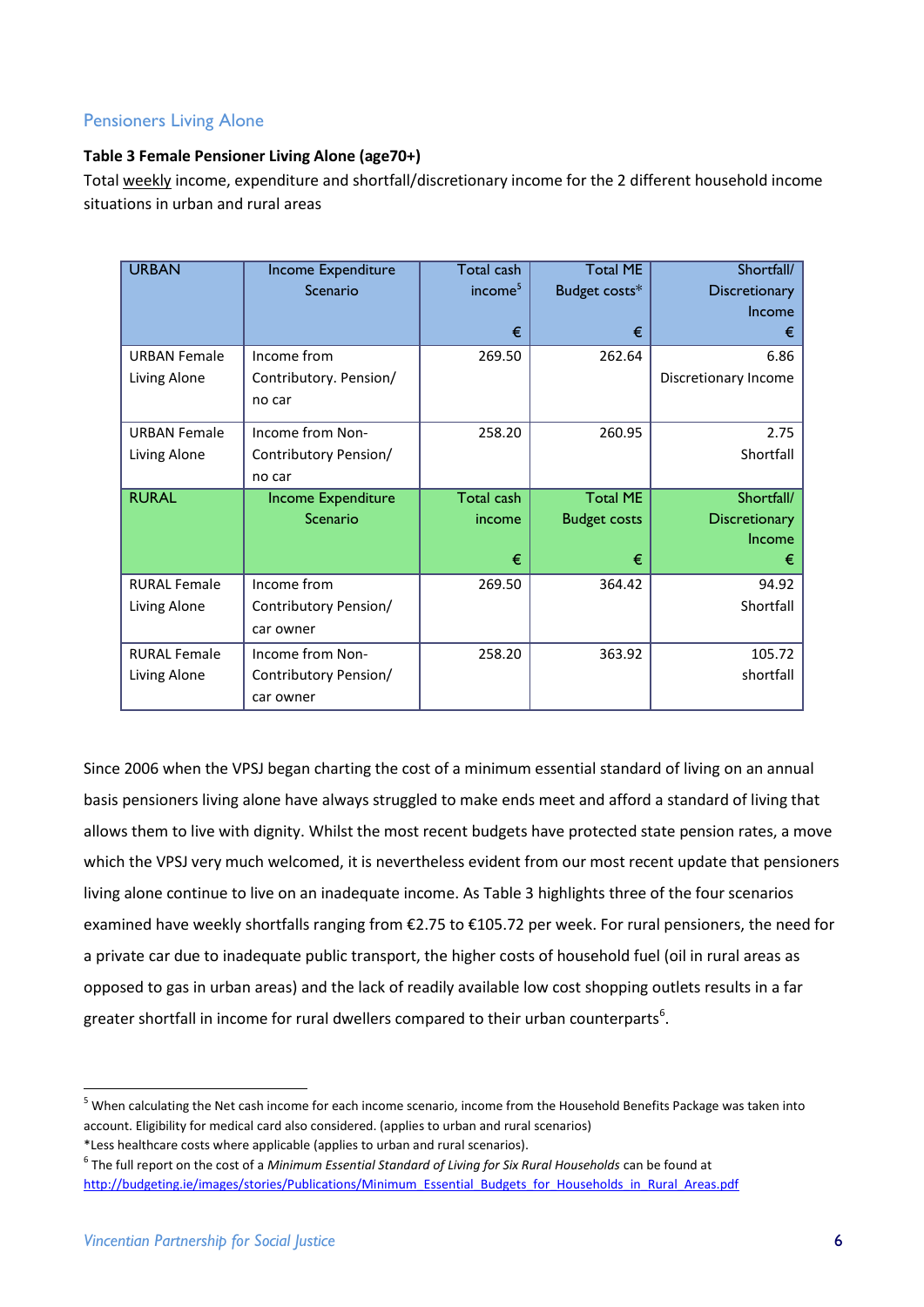The shortfalls experienced by pensioners living alone underscore the vulnerability of this household to changes in social welfare rates or entitlements. At present, only the urban pensioner living alone, with no car and in receipt of the Contributory Pension has a discretionary income of €6.86 per week. This discretionary income will be very quickly eroded if the rate of the state pension is decreased in Budget 2012. Indeed, the changes announced to the Household Benefits Package that came into effect in September 2011, will have a detrimental impact on this household as the electricity, gas and telephone allowance have all been reduced. Pensioners have very little if any scope to increase their income in retirement, in other words retired people living in poverty can do very little to avoid poverty. It is for this reason that the VPSJ does not wish to see any reductions in State Pension rates.

The data also demonstrates that the Living Alone Allowance paid at the rate of €7.70 per week underestimates the additional costs of living alone as is evident by the weekly shortfalls experienced by pensioners living alone. Analysis of minimum expenditure between a pensioner couple and a pensioner living alone draws attention to the similarity in the cost of items such as household fuel and communications for both households. For example, an urban pensioner couple needs to spend €40.47 per week on household fuel; in comparison an urban pensioner living alone needs to spend €38.96 per week, just €1.51 less. Whilst the pensioner couple household has either two pensions or a pension and Qualified Adult payment to cover the cost of living, pensioners living alone receive the state pension and Living Alone Allowance which does not adequately compensate for the additional financial costs of living alone. This payment, which has not been increased since 1996, needs to be more than a token contribution. It should be substantially increased to reflect the real costs of living alone. Repeated failures to increase this payment in the past have subjected many who live alone to a life of poverty and social exclusion.

#### Single Adults of Working Age, Living Alone

#### **Table 4 Single Adult (age 25+)**

Total weekly income, expenditure and shortfall/discretionary income for the 2 different income situations for urban and rural locations

| <b>URBAN</b>              | Income Expenditure      | Total cash income | Total ME Budget | Shortfall/           |
|---------------------------|-------------------------|-------------------|-----------------|----------------------|
|                           | Scenario <sup>7</sup>   |                   | $costs*$        | Discretionary Income |
|                           |                         | €                 | €               |                      |
| <b>URBAN Single Adult</b> | Dependent on Jobseekers | 277.96            | 350.38          | 72.42                |
|                           | Benefit/ no car         |                   |                 | shortfall            |
| <b>URBAN Single Adult</b> | Income from F/T on NMW/ | 313.85            | 353.14          | 39.29                |
|                           | no car                  |                   |                 | shortfall            |

 $^7$  It should be noted that the similarity in incomes of the adult male working full time and that of the unemployed adult is due to a supplementary rent supplement of €89.96 per week. An unemployed male also receives unemployment benefits of €188.00 per week.

1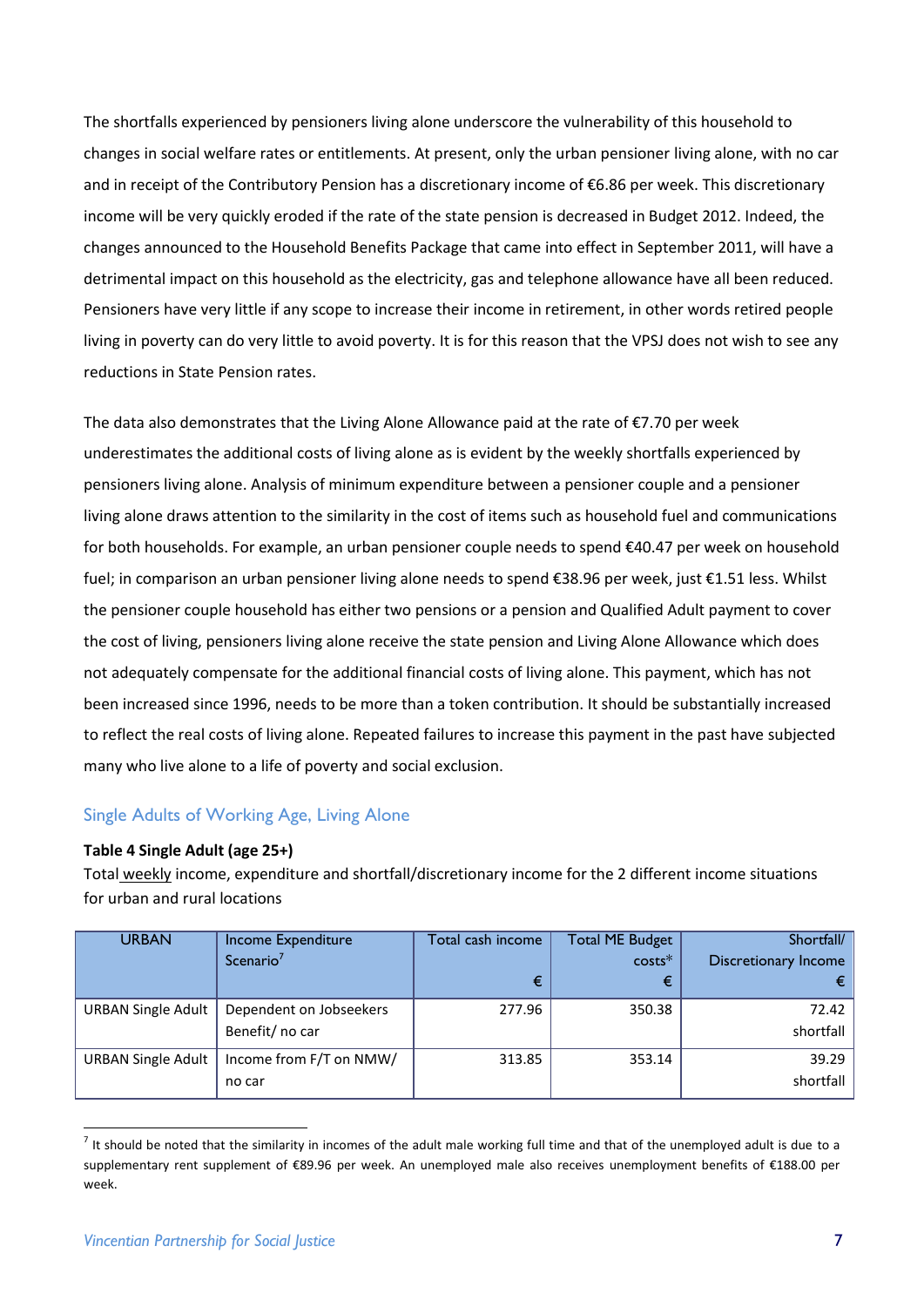| Rural                     | <b>Income Expenditure</b> | Total cash income | <b>Total ME Budget</b> | Shortfall/           |
|---------------------------|---------------------------|-------------------|------------------------|----------------------|
|                           | Scenario                  |                   | <b>COSTS</b>           | Discretionary Income |
|                           |                           | €                 | €                      |                      |
| <b>RURAL Single Adult</b> | Dependent on Jobseekers   | 188.00            | 368.01                 | 180.01               |
|                           | Benefit/ Car Owner        |                   |                        | shortfall            |
| <b>RURAL Single Adult</b> | Income from F/T on NMW/   | 313.60            | 424.57                 | 110.97               |
|                           | Car Owner                 |                   |                        | shortfall            |

The VPSJ very much welcomed the Government's decision to reverse the cut in the national minimum wage and restore it to €8.65 per hour. However, it is evident from our research and the figures given in Table 5 that even when individuals are working full-time (37.5 hours p/w) and earning the restored rate of the NMW they are still faced with a substantial weekly shortfall and have an income far below what is needed for a minimum standard of living.

Furthermore, those in receipt of Jobseekers Benefit are even worse off and face substantial shortfalls on a weekly basis. In Budget 2011, Jobseekers Benefit was decreased from €204.00 to €188.00 per week (for those age 25 and over). This decision burdened the poorest in our society and unfairly and disproportionally targeted those with the least ability to pay.

Analysis of key areas of expenditure for this household, as shown in table 5, highlights that the cost of a minimum essential standard of living did not fall between 2010 and 2011 and that inflation by and large remained static. However, despite no great change in the cost of living social welfare rates were decreased in the last budget and this undoubtedly created further hardship for those already struggling on an inadequate income.

|                        | Urban Single Adult June 2010<br>Jobseekers Benefit /housing excluded<br>$\epsilon$ per week | Urban Single Adult March 2011<br>Jobseekers Benefit/housing excluded<br>$\epsilon$ per week |
|------------------------|---------------------------------------------------------------------------------------------|---------------------------------------------------------------------------------------------|
| Food                   | 72.63                                                                                       | 73.65                                                                                       |
| Clothing               | 13.28                                                                                       | 13.29                                                                                       |
| <b>Personal Care</b>   | 9.44                                                                                        | 9.42                                                                                        |
| Household goods        | 8.79                                                                                        | 8.65                                                                                        |
| <b>Communications</b>  | 15.97                                                                                       | 16.63                                                                                       |
| Transport <sup>8</sup> | 28.08                                                                                       | 29.23                                                                                       |

#### **Table 5 Comparison of Expenditure for a single adult of working age June 2010 and March 2011**

 $^8$  Transport is made up of a 30 day Dublin Bus Rambler ticket and 1 Nitelink ticket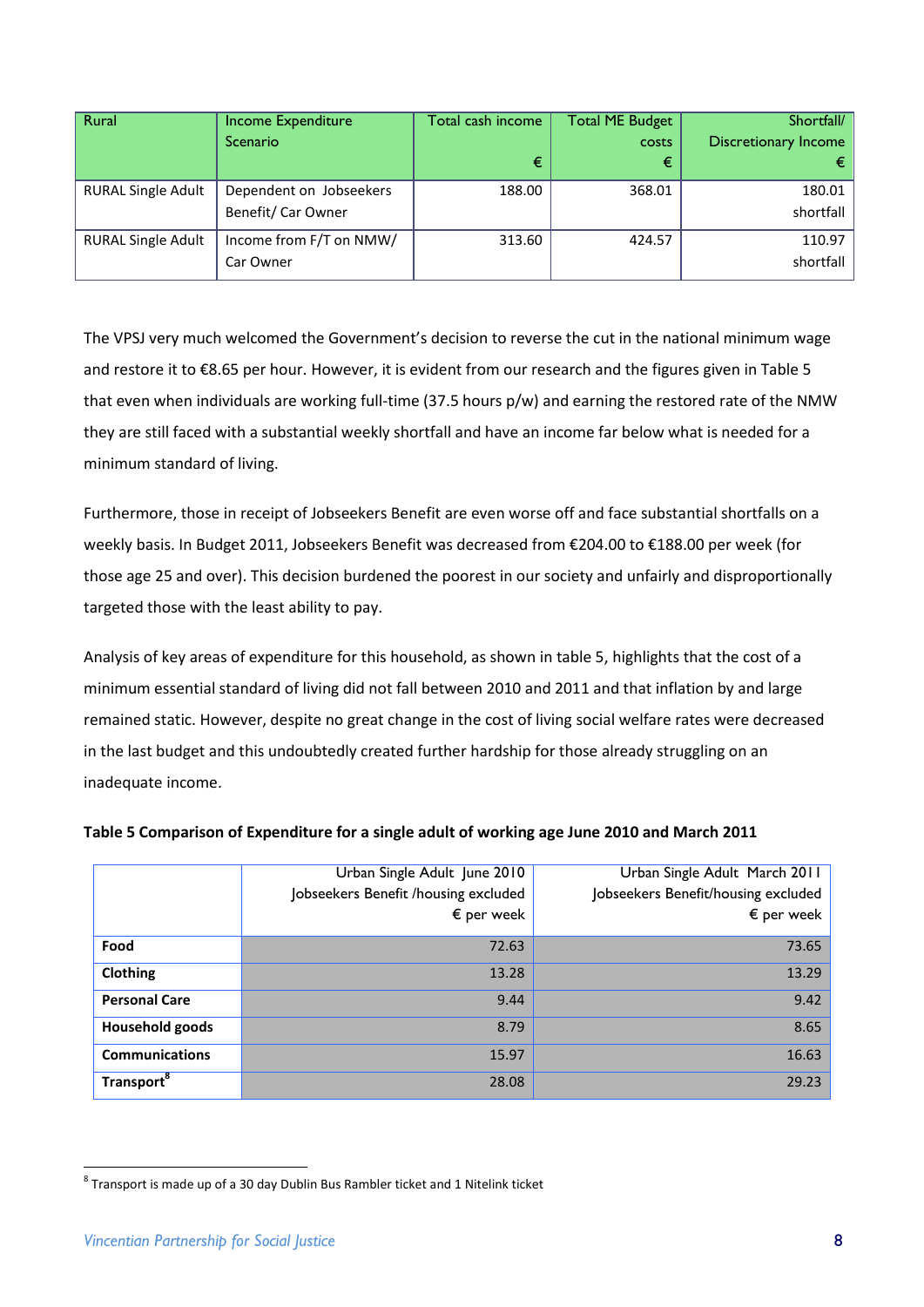Many households and individuals are in distress in this recession; the numbers unemployed have increased dramatically, organizations such as MABS, the Samaritans and the Society of St. Vincent de Paul are reporting large increases in numbers seeking their assistance. Thousands of young and educated people are leaving Ireland to seek a better future abroad. The VPSJ believes that adequate assistance should be provided to those who have lost their jobs. Social welfare payments need to be sufficient to meet the cost of a minimum standard of living. The failure to provide an adequate income will have dire social consequences and will mean a loss of a generation to either poverty and social exclusion or emigration.

# Minimum Essential Standard of Living and the Poverty Line

The cost of a minimum essential standard of living raises questions as to where the official poverty line fits in with the research of the VPSJ. The poverty line is located at sixty per cent of median income.

Using data from the 2009 *SILC* on the median disposable income and updated for 2011 using the Economic and Social Research Institute's predicted changes in wage levels for 2010 and 2011 Social Justice Ireland (2011) calculate a relative income poverty line of  $\epsilon$ 222.18 for a single person in 2011<sup>9</sup> (Healy, Reynolds and Collins, 2011:44). Any adult below this weekly income level is counted as being at risk of poverty. For each additional adult in the household this minimum income figure is increased by €146.64 (66 per cent of the poverty line figure) and for each child in the house the figure is increased by €73.32 (33 per cent of the poverty line).Therefore, the basic social welfare payment of €188.00 per week is €34.18 below the poverty line (Healy, Reynolds and Collins, 2011: 45).

The data from the VPSJ however suggests that the official poverty line underestimates what is needed to keep individuals and households out of poverty. Data from the VPSJ underscores a disparity between the cost of a minimum standard of living and the poverty line.

#### **Table 6 Poverty Line Compared to Budget Standard**

|            | <b>Weekly Poverty</b> | <b>Weekly VPSJ Budget Standard</b> | <b>Weekly VPSJ Budget Standard</b> |
|------------|-----------------------|------------------------------------|------------------------------------|
|            | Line                  | Urban                              | <b>Rural</b>                       |
| 1 Adult    | €222.18               | €353.14                            | €424.57                            |
|            |                       | (urban working fulltime)           | (rural working full-time)          |
| 2 Adults & | €515.46               | €579.73                            | €675.29                            |
| 2 children |                       | (urban 2 adults and 2 children     | (rural 2 adults and 2 children age |
|            |                       | age 10 & 15, 1 adult working full- | 10 & 15, 1 adult working full-     |
|            |                       | time)                              | time)                              |

<sup>9</sup> Healy, S. Reynolds, B and Collins, M. *A New and Fairer Ireland.* Dublin: Social Justice Ireland.